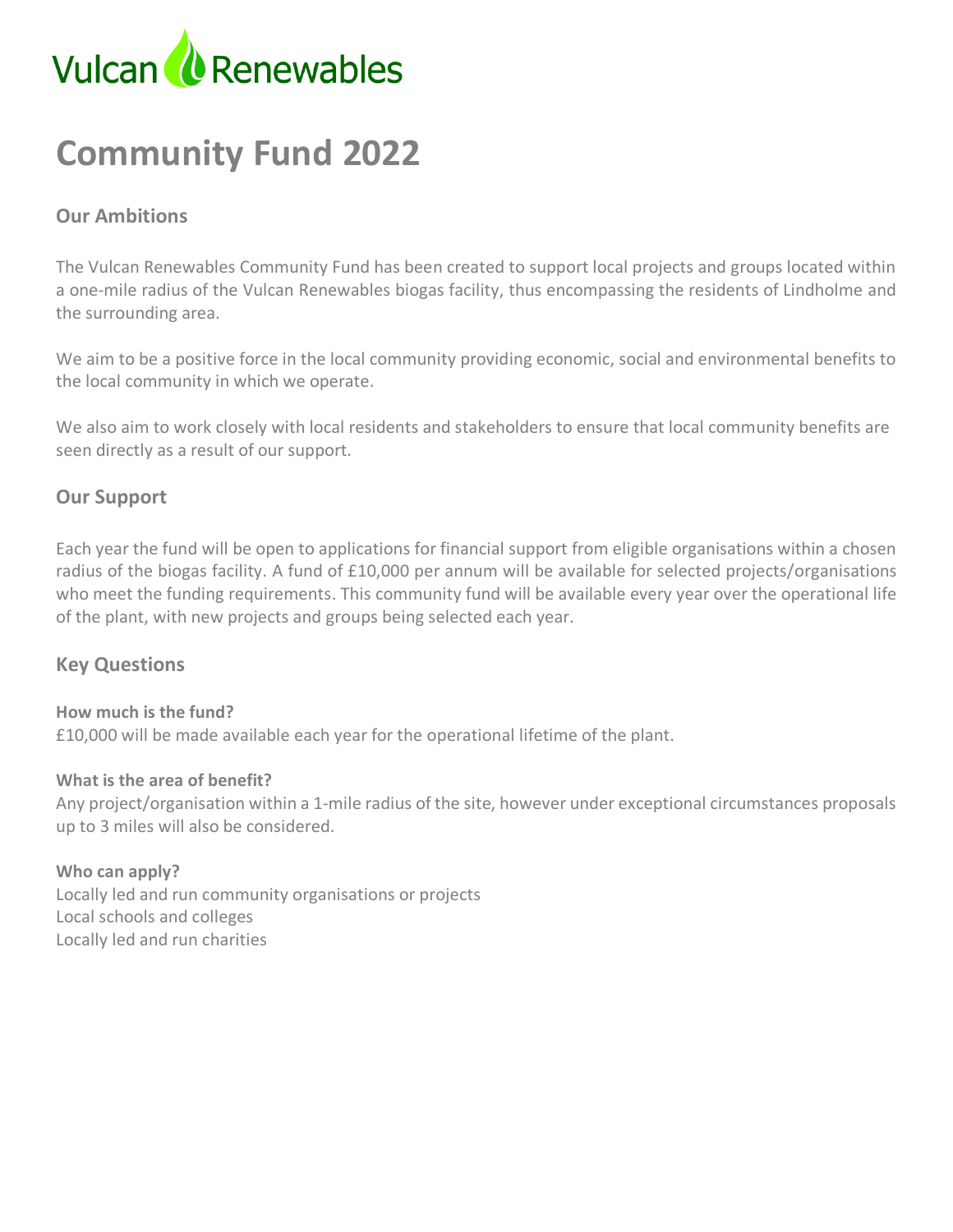

# **Application Process:**

Applications to the fund can be made online by using the form below.

#### **Requirements:**

Funds are only available the purpose of supporting local environmental, educational, amenity or other appropriate, not for profit initiatives within the area.

The area of support is described as any project/organisation within a 1-mile radius of the site, however under exceptional circumstances proposals up to 3 miles will also be considered.

The recipient of the funds shall not have a commercial interest or derive any commercial/personal financial benefit from the project.

Each applicant must demonstrate its ability to fulfill one, or more of the following objectives:

- Social sustainability
- Environmental sustainability
- Educational promotion

This is to say the benefit to the community must include a tangible and recognisable action or actions, which might be educational, environmental or promote social interaction between or within the community.

#### **Process:**

- Applications will only be considered by submitting the formal application form.
- All applications must answer every question and section in the application form.
- While there is no minimal level of funding available, each application must demonstrate the amount of supporting funding required.
- Successful applications are required to complete an annual report on progress and achievements.
- Successful applicants can apply for further funds in consecutive years and will be considered in line with other eligible applications.

#### **Dates:**

- The application process is open from January 2022
- The deadline for submitting your application will be 30<sup>th</sup> April 2022
- The trustees will review applications during May 2022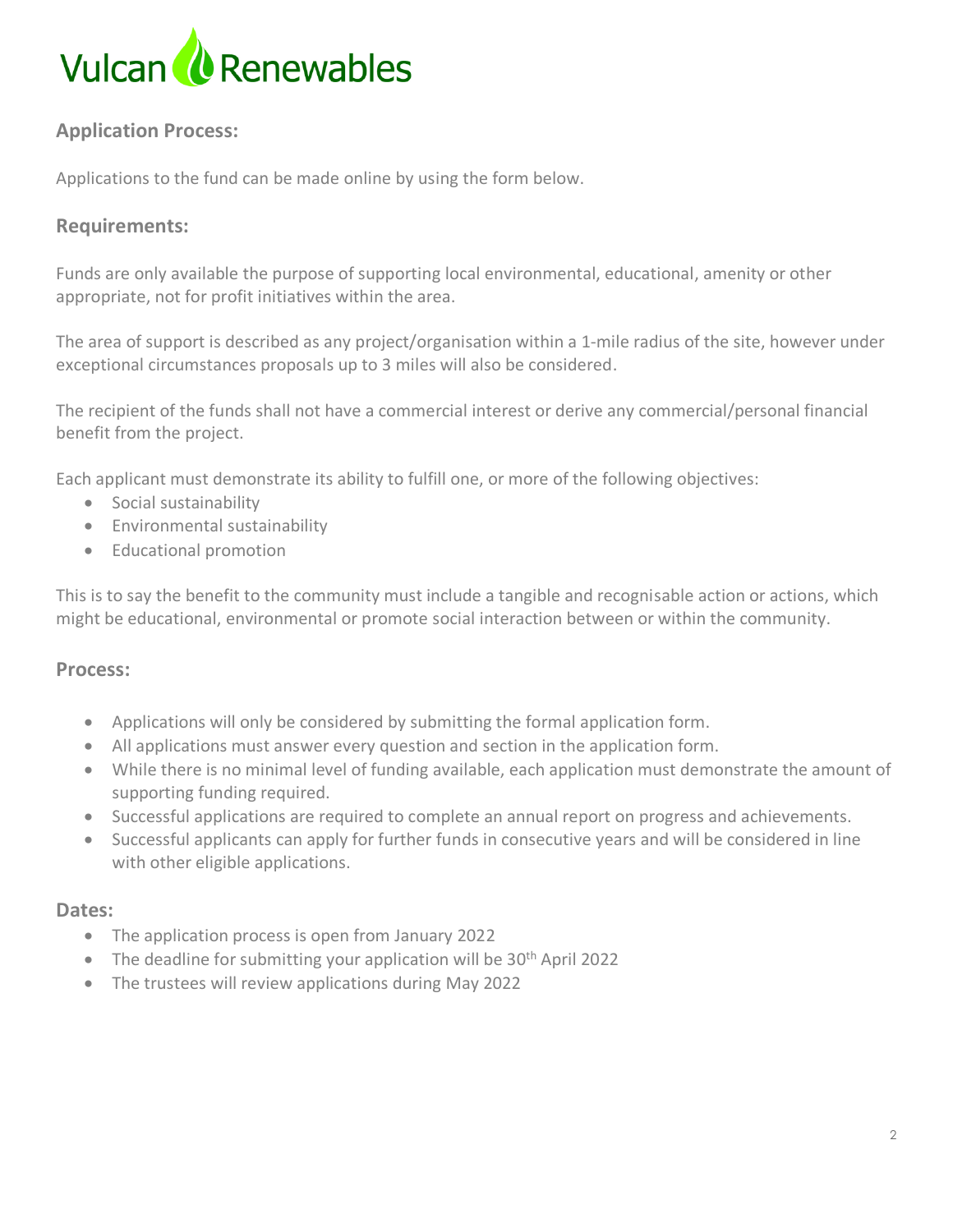

# **Application Form 2022:**

Thank you for your interest in the Vulcan Renewables Community Fund. Before completing this form, please take time to read the Notes of Guidance that are provided.

# **SECTION 1 – GENERAL INFORMATION**

| <b>Organisation/Project Details</b> | <b>Secretary/Contact Person Details</b> |  |
|-------------------------------------|-----------------------------------------|--|
| Name                                | Name                                    |  |
| Address                             | Address                                 |  |
| Post Code                           | Post Code                               |  |
| Telephone                           | Position                                |  |
| Email                               | Telephone                               |  |
| Web<br>Address (if<br>applicable)   | Email                                   |  |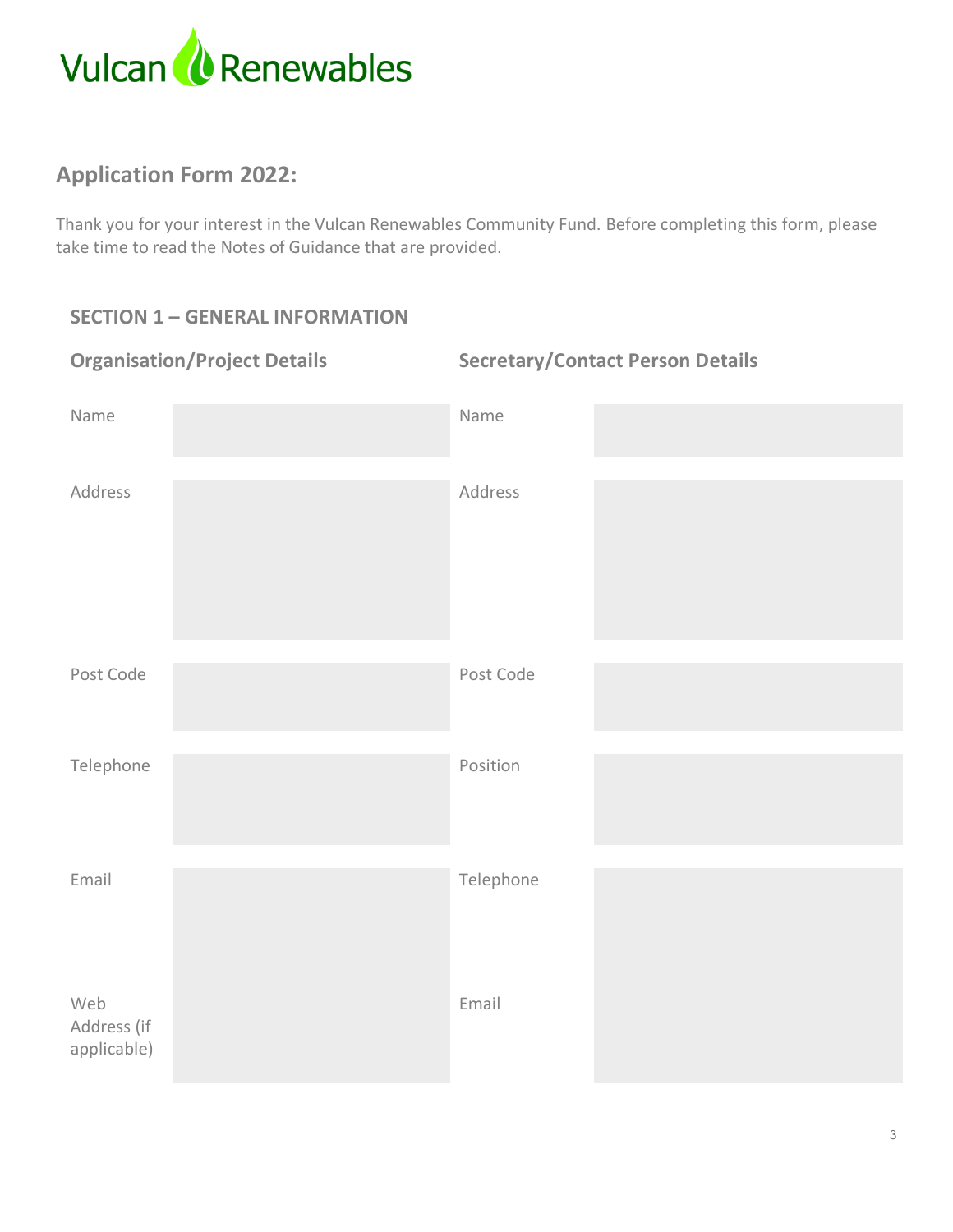

# **Information about the organisation/project**

Please use one of the following categories to describe your organisation/project:



Environmental **Community Based Group** Youth Action/Activity Group Wildlife/Conservation Drama/Arts **Drama/Arts** Other



Brief description of the organisation/project.

# **What does the organisation/project want to do with the grant and why?**

Please give a clear description of the activity, facility or service that will be provided.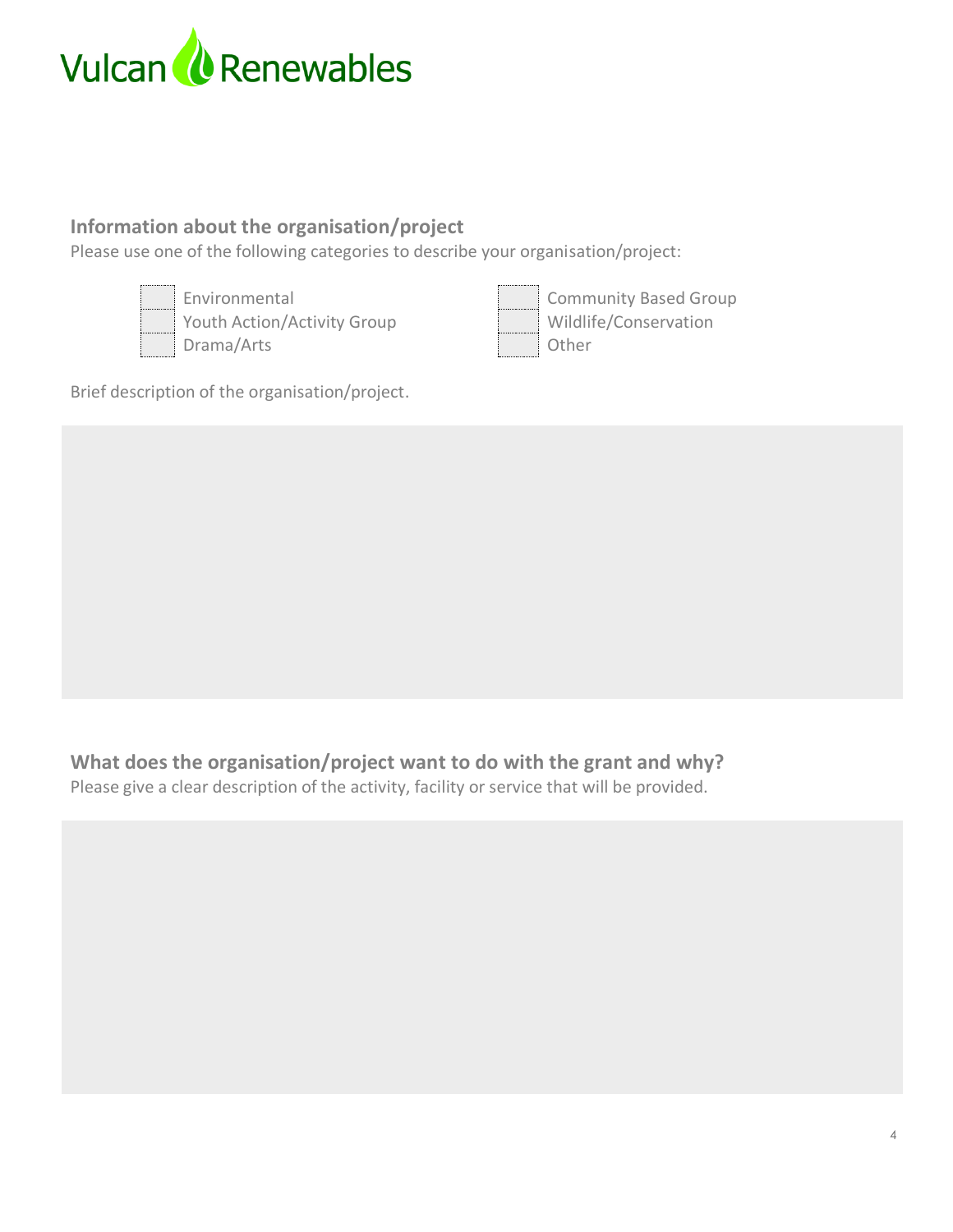# Vulcan *U* Renewables

**What do you hope to achieve with this grant and how will it benefit the local community?**

**Which of the following objectives of Vulcan Renewables Community Fund will the grant support?**



Educational Promotion

Social Sustainability **Environmental Sustainability** 

# **SECTION 2 – FINANCIAL DETAILS**

Please give an indication of the grant sought and financial detail

Please also provide an indicative breakdown of how the funding would be used.